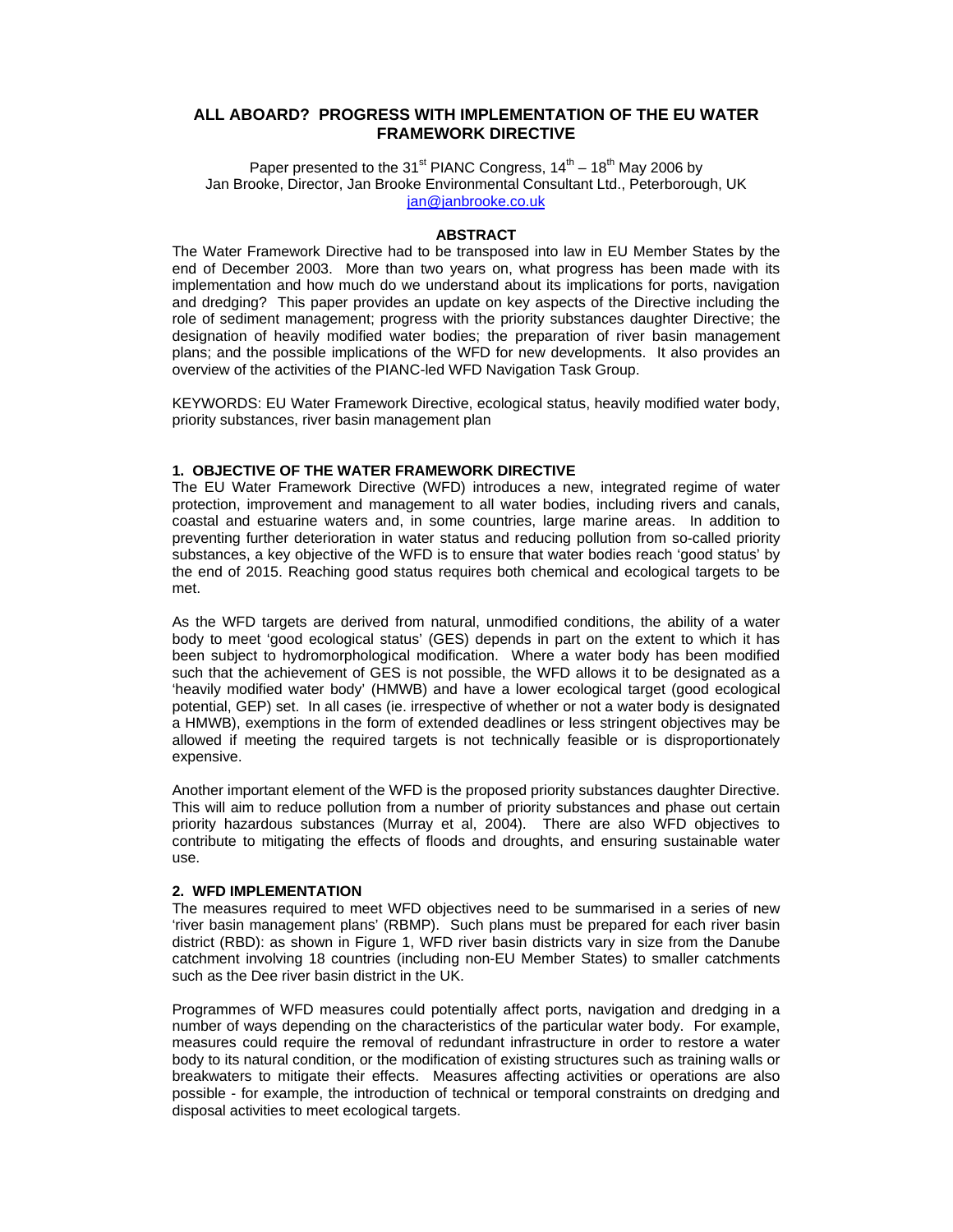

Figure 1 : EU River Basin Districts

Insofar as the development of programmes of measures is concerned, it is important to note that stakeholder participation is a key principle of WFD implementation: thus port and navigation authorities should have the opportunity to get involved in - and influence - the development of the programmes of measures.

In addition to the possible implications of the WFD for existing physical modifications or structures and/or for ongoing operations and activities, Article 4(7) of the Directive may affect new developments. Specifically, modifications or developments which affect water status will have to meet a set of criteria before they can be approved.

An early component of WFD implementation required Member States to undertake a risk assessment of the pressures and impacts affecting water bodies in each RBD. This exercise, documented in the so-called 'Article 5' reports submitted to the EC, highlighted that significant numbers of water bodies in all Member States are 'at risk' of failing to meet good status by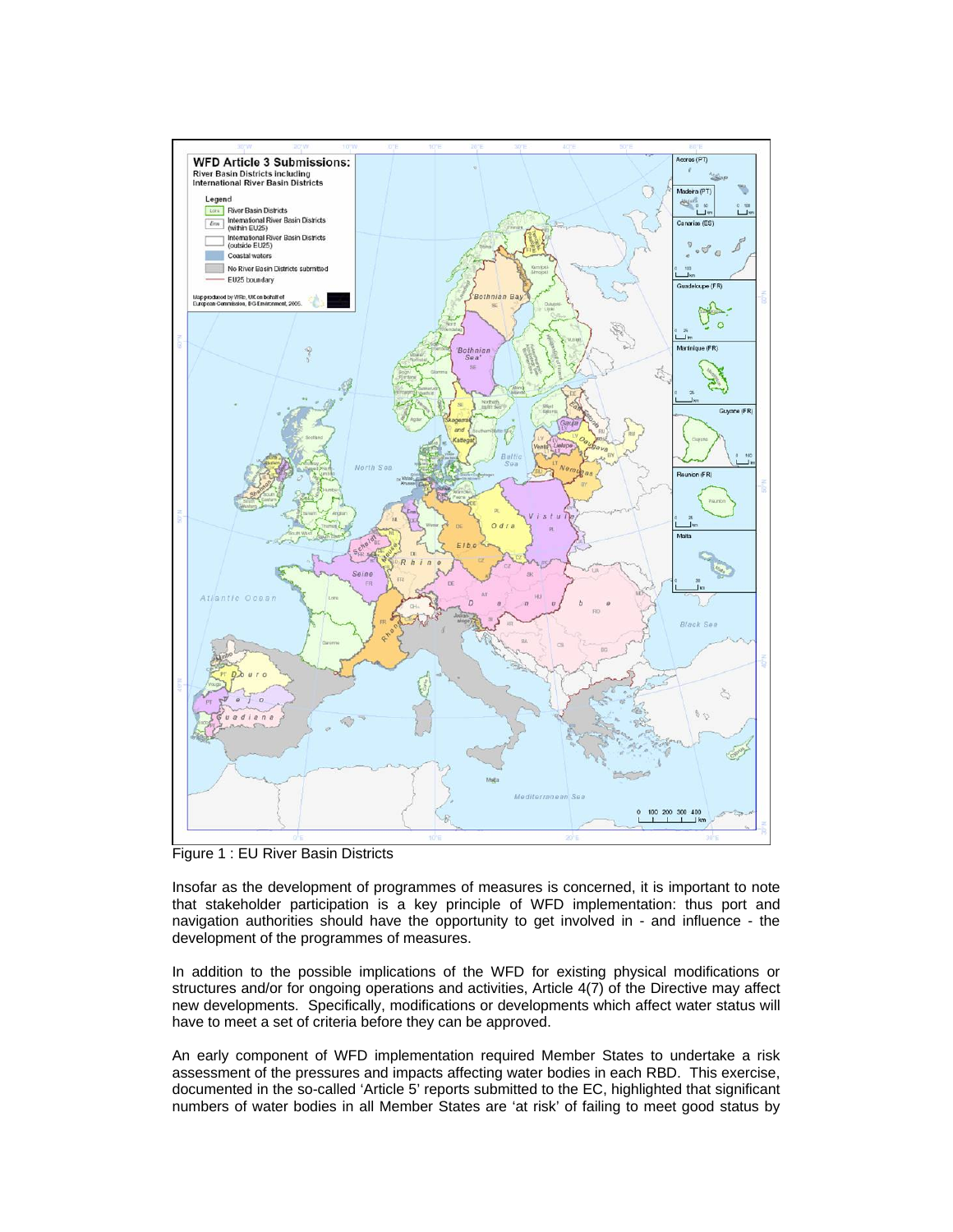2015 (the end of the first river basin planning cycle). The Directive identifies two further planning cycles running to 2021 and 2027.

This paper identifies and discusses five key issues associated with WFD implementation which are potentially of particular relevance to port, navigation and dredging interests:

- sediment management
- priority substances daughter Directive (WFD Article 16)
- heavily modified water bodies
- river basin management plans
	- implications for new developments (WFD Article 4(7))

More information on these and other provisions of the WFD can be found in Brooke (2004).

In the first instance, however, Section 3 introduces and describes the work being undertaken by the PIANC-led 'WFD Navigation Task Group'.

## **3. TASK GROUP ON THE IMPLICATIONS OF THE WFD FOR PORTS, NAVIGATION AND DREDGING**

In order to improve understanding of the WFD and its possible implications, several European professional bodies and trade associations concerned with ports, navigation and dredging collaborate in a WFD Task Group, chaired by PIANC. The aims of this Task Group are:

- to raise awareness of the WFD amongst these sectors
- to collate information
- to try to facilitate a level playing field with regard to WFD implementation, and
	- to coordinate contact with the European Commission.

At the time of writing, in addition to PIANC, nine other organisations are members of the Task Group: the Central Dredging Association (CEDA); European Barge Union; European Boating Association; European Community Shipowners' Associations; European Dredging Association (EuDA); European Federation of Inland Ports; European Sea Ports Organisation, EU Recreational Marine Industries Group, and Inland Navigation Europe. The Central Commission for Navigation on the Rhine also attends Task Group meeting as an observer.

Since its inception in 2003, the Task Group has both been active within the sector and has participated in various EC 'common implementation strategy' activities associated with WFD implementation. Specifically, the Task Group:

- organised an international conference in Brussels in 2003
- prepared a 2004 WFD 'position paper' setting out key concerns of the sector
- participates at meetings of the WFD Common Implementation Strategy 'Strategic Coordination Group'; the Hydromorphology Strategic Steering Group (and the associated technical and policy work streams); the Chemical Monitoring Group; and the Environmental Objectives drafting group
- engages in bilateral dialogue with the EC (DG Environment, DG Tren, DG Maritime and Fisheries) on WFD issues
- responds to relevant WFD consultation papers (eg. on the Article 16 priority substances daughter Directive; the environmental objectives discussion paper; the Article 4(7) discussion paper; draft guidance documents on hydromorphology; and papers on cost-effectiveness analysis)
- will organise a conference and associated workshops on the WFD and navigation on 31<sup>st</sup> January 2007, again in Brussels

Finally, it is worth noting that the role of PIANC and other Task Group Associations in the CIS process is recognised and appreciated by the European Commission. It will be important to continue to build on this and to endeavour to influence WFD implementation where this is appropriate.

### **4. SEDIMENTS IN THE WFD**

The Directive does not recognise sediments: indeed, materials in suspension are listed as a contaminant. Despite this, there are some important inter-relationship between sediments and the WFD, both with respect to contamination and regarding sediment transport.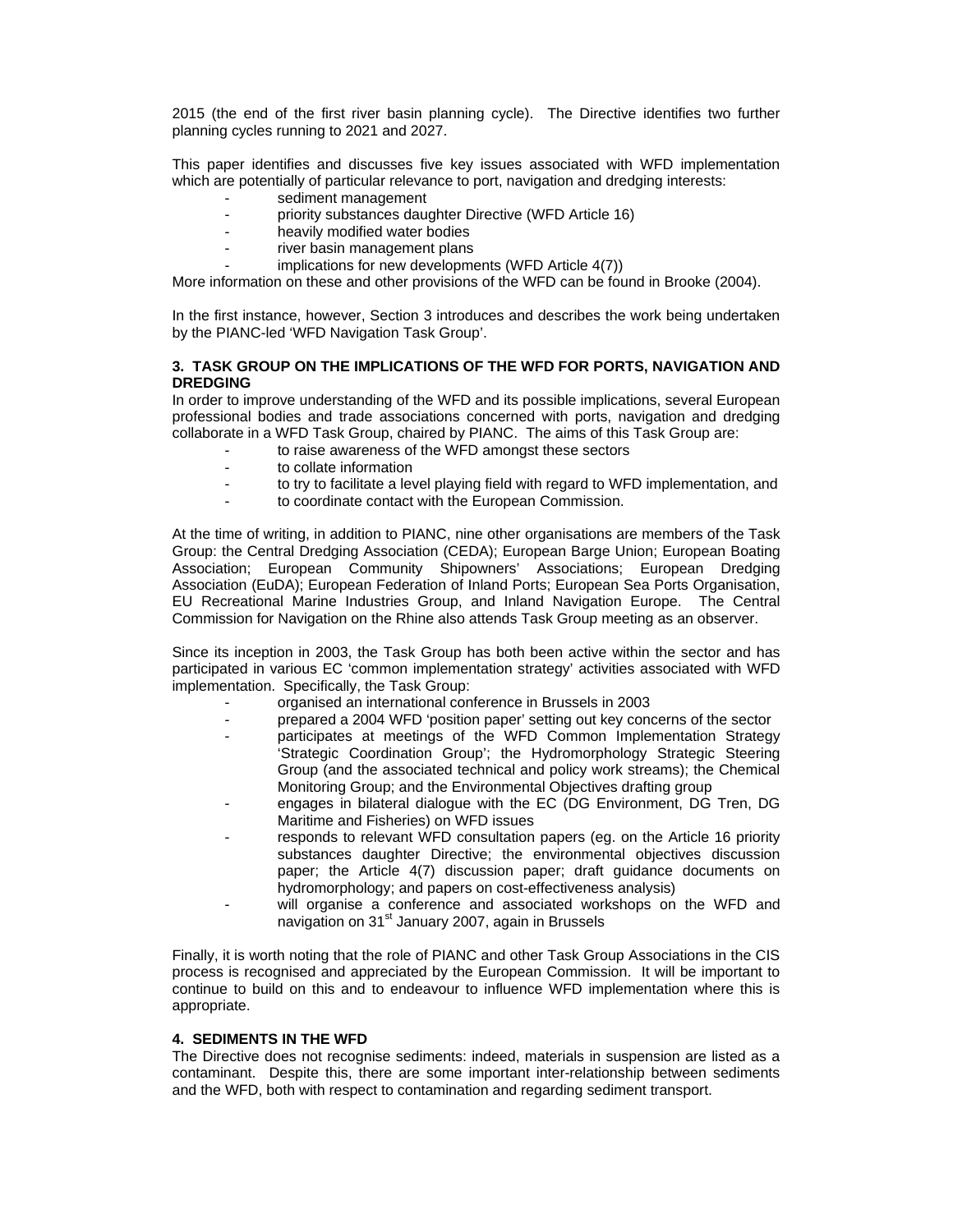A potential benefit arising from WFD implementation could be derived from improved source control upstream in catchments, in turn reducing contaminant inputs and improving the quality of the material to be dredged.

Insofar as sediment transport is concerned, the CIS hydromorphology activity has recognised that this is an important process affecting not only navigation but also hydropower, flood defence and other uses. Examples of good practice are therefore being collated as part of the technical report to help inform the programmes of measures.

Contaminated sediment issues are not yet being considered by the CIS process, but CEDA is actively promoting the inclusion of all aspects of sediment management as part of the river basin management planning process (see Section 7).

An opportunity to begin developing guidance on sediment management may now exist within the wider CIS process as a 'level 3', stakeholder-led activity. However, the complexity of some sediment management issues and the amount of data required to support informed decision making suggest that significant progress on the inclusion of sediment management in river basin management plans may not be achievable during the first river basin planning cycle.

### **5. ARTICLE 16 DAUGHTER DIRECTIVE**

Article 16 of the WFD requires Member States to take measures to reduce pollution from certain priority substances and to phase out priority hazardous substances. It is intended that this requirement will be implemented via a daughter Directive.

A draft of the daughter Directive produced in 2004 had several significant scientific flaws and, as such, raised a number of potentially serious issues for ports and navigation (WFD Navigation Task Group, 2004). For example, there were concerns about the draft thresholds for contaminants such as TBT, and about the possibility that aquatic disposal operations and even overspill from dredgers could be regarded as representing new 'inputs' of contaminants. If such provisions were to be confirmed, the cost implications to ports and others who depend on dredging could be significant - particularly so where the material involved is currently deemed to be only slightly contaminated and hence suitable for sea disposal.

At the time of writing (July 2006), a revised proposal for a daughter Directive is imminent The Task Group Associations have agreed that a 'good' daughter Directive (ie. assuming that concerns such as those expressed above have been resolved) would be a positive step insofar as it could help to ensure a level playing field between EU Member States. However, under its provisions, if there is no agreement on a daughter Directive by the end of 2006 Member States will need to establish their own environmental quality standards (EQS) in accordance the requirements of the WFD.

### **6. HEAVILY MODIFIED WATER BODIES**

As indicated above, the WFD recognises that certain human uses depend on the physical modification of water bodies and makes provision accordingly for the setting of lower ecological targets for both 'heavily modified' and 'artificial' water bodies.

The Article 5 reports to the EC from Member States identified physical modifications as the second most important 'pressure' (after diffuse pollution) likely to cause the failure of water bodies to reach good status by 2015. As a result, the EC initiated an activity under the CIS process which has two components. The first is the preparation of a technical paper discussing options for the restoration of water bodies and/or for the mitigation of the impacts of physical modification (and including many case study examples of 'good practice'). The second is the production of a policy paper which seeks to promote the integration of the WFD with policies on navigation, hydropower and flood defence.

These hydromorphological reports, which deal with the physical impacts of navigation and dredging and examples of good practice with regard to dredging/disposal and bank protection, are due to be published later in 2006.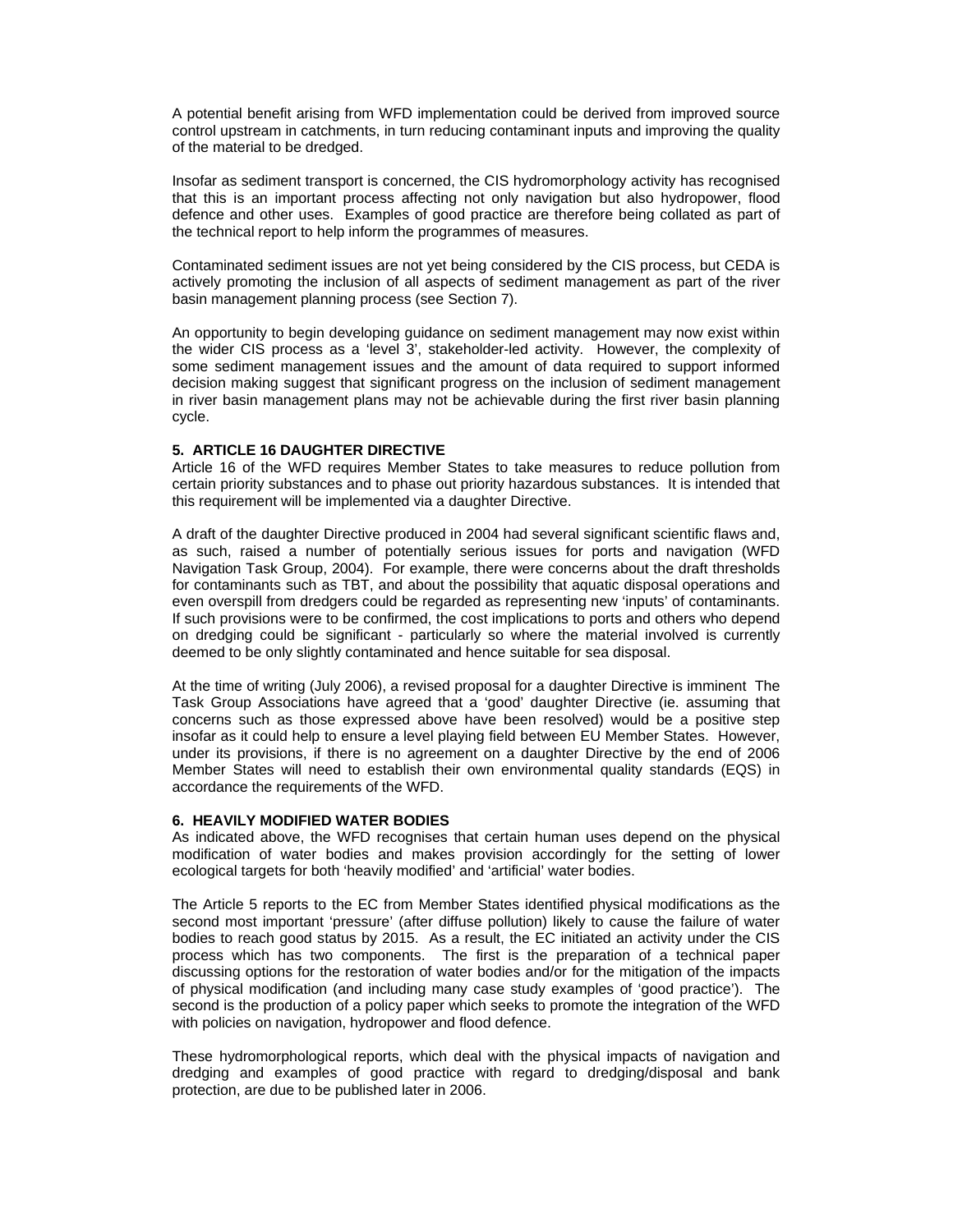### **7. RIVER BASIN MANAGEMENT PLANS**

The WFD programmes of measures (ie. actions required to prevent deterioration and help improve water status) will be summarised in a series of new, statutory river basin management plans (RBMP). These plans, which must be published in draft form by the end of 2008, will be important in influencing the future management of water use and activities affecting water status. They could thus have implications for ports, navigation and dredging/disposal.

Whilst the preparation of these plans should use both the CIS guidance documents prepared at EU level and national guidance, stakeholder involvement in their development will be vital not least in helping to ensure they are technically realistic and cost effective.

The PIANC-led Task Group is already participating in EC level WFD implementation activity as well as attempting to facilitate dissemination of relevant information to the members of the Associations represented on the Task Group. However, levels of participation by individual port operators, navigation authorities, etc. in the river basin planning process across the EU is, at best, patchy.

Much of the activity on WFD implementation over the next two years (mid-2006-2008) will take place at river basin district and local (water body) level: there is thus an urgent need for port, harbour and navigation authorities to better understand - and to get involved in - this process. Involvement in the river basin planning process, whether through representatives at RBD or at a local, water body level should provide a real opportunity to ensure that any WFD measures which will have implications for the sector really are technically feasible and not disproportionately costly.

## **8. ARTICLE 4(7) AND NEW DEVELOPMENT PROJECTS**

Article 4(7) of the WFD sets out the criteria which must be met if new modifications or developments which affect water status are to be consented. Specifically:

- such developments must include all practical mitigation measures
- it must be demonstrated that there is no technically viable, environmentallybetter alternative that is not disproportionately costly; and
- reasons of over-riding public interest or similar social or economic benefits must be shown.

In addition, the development should have been described in the river basin management plan.

A discussion paper providing guidance on the application of Article 4(7) which has been prepared under the CIS process should be available towards the end of 2006. This guidance is expected *inter alia* to clarify that the requirements of Article 4(7) should typically be delivered through the Environmental Impact Assessment (EIA) process and that developments to which Article 4(7) procedures will apply, will be those with medium to longterm effects on chemical or ecological status (ie. activities such as maintenance dredging which can be shown to have only temporary effects should not normally be covered by the Article 4(7) process).

It is also worth noting that recent legal advice obtained by the EC suggests that the provisions of Article 4(7) are already in force - and have been so since 2003. That said, it is unclear how these requirements can be applied in practice since good ecological status has not yet been agreed and RBMPs have not yet been prepared.

### **9. WHAT NEXT? WFD PRIORITIES FOR THE NAVIGATION SECTOR**

The WFD implementation process still raises more questions than answers. Nonetheless, it is clear that the following key issues require attention over the coming months:

- *sediment management* will be a potentially important consideration in certain European river basins, particularly larger river basins such as the Danube and the Rhine. The EC has been reluctant to consider sediment management as part of WFD implementation, but there is an emerging opportunity to promote sediment management principles as a 'level 3' (stakeholder-led) CIS activity. CEDA is therefore actively pursuing this possibility on behalf of the Task Group